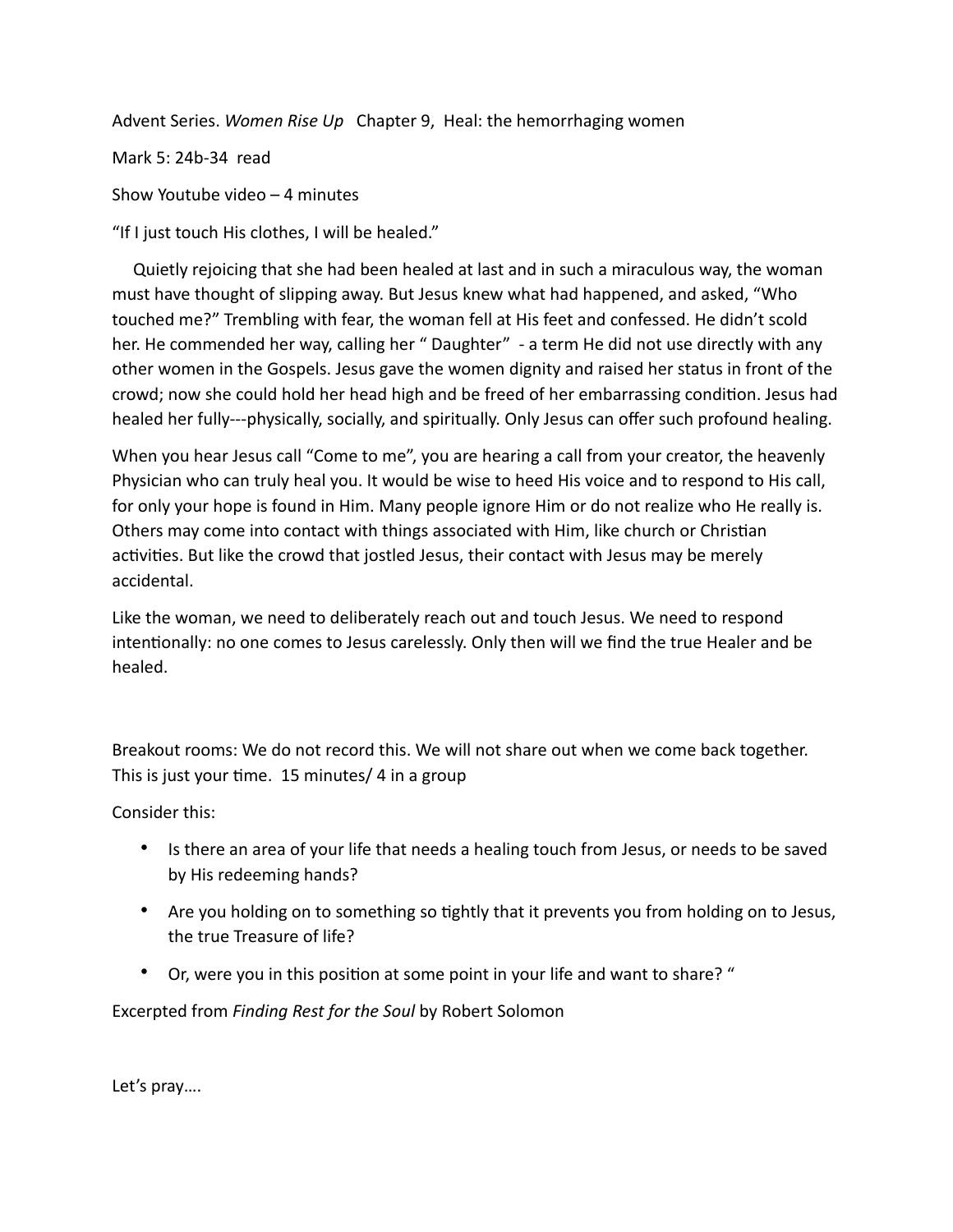Lord, we reach out to you. Knowing that you are always with us, listening, guiding and holding on to us, bringing a peace that fulfils us, keeps us warm, and gives us the courage to touch you. Amen

The past year, the pandemic year, the one thing that was so difficult for me was the lack of hugs. That touch. Think of the woman in our story. I imagine her life as one without hugs from family, friends, and children. As devoid of marital rights with its duties and privileges, as full of toil because of the need to constantly wash everything, and as expensive because of the financial implications of a chronic illness. She is probably without income. Because she is unemployable. In a culture dominated by the shame and/or honor motif, the woman experiences embarrassment and exclusion.

She was "Marginalized"

- $\triangleright$  What does that mean?
- $\triangleright$  Have you ever been "Marginalized" in a community sense?
- $\triangleright$  What are diseases, conditions, or disorders that today cause people to be marginalized in our society.

Let's just talk about it together. Popcorn your answers. Get the discussion going.

John Wesley said "Do All the good you can, by all the means you can, in all the ways you can, in all the places you can, to all the people you can, as long as ever you can."

Jesus sees us. We are not faceless to Jesus. He recognizes us. He calls us by name. Not all women know that.

Breakout group: depends on time

How do you see Mark 5: 24b -34 relating to our churches five core values of Service, Worship, Love, Discipleship, and The World. Why is this story important? Just chat about it, pull out some important thoughts. Take some notes to think about it later.